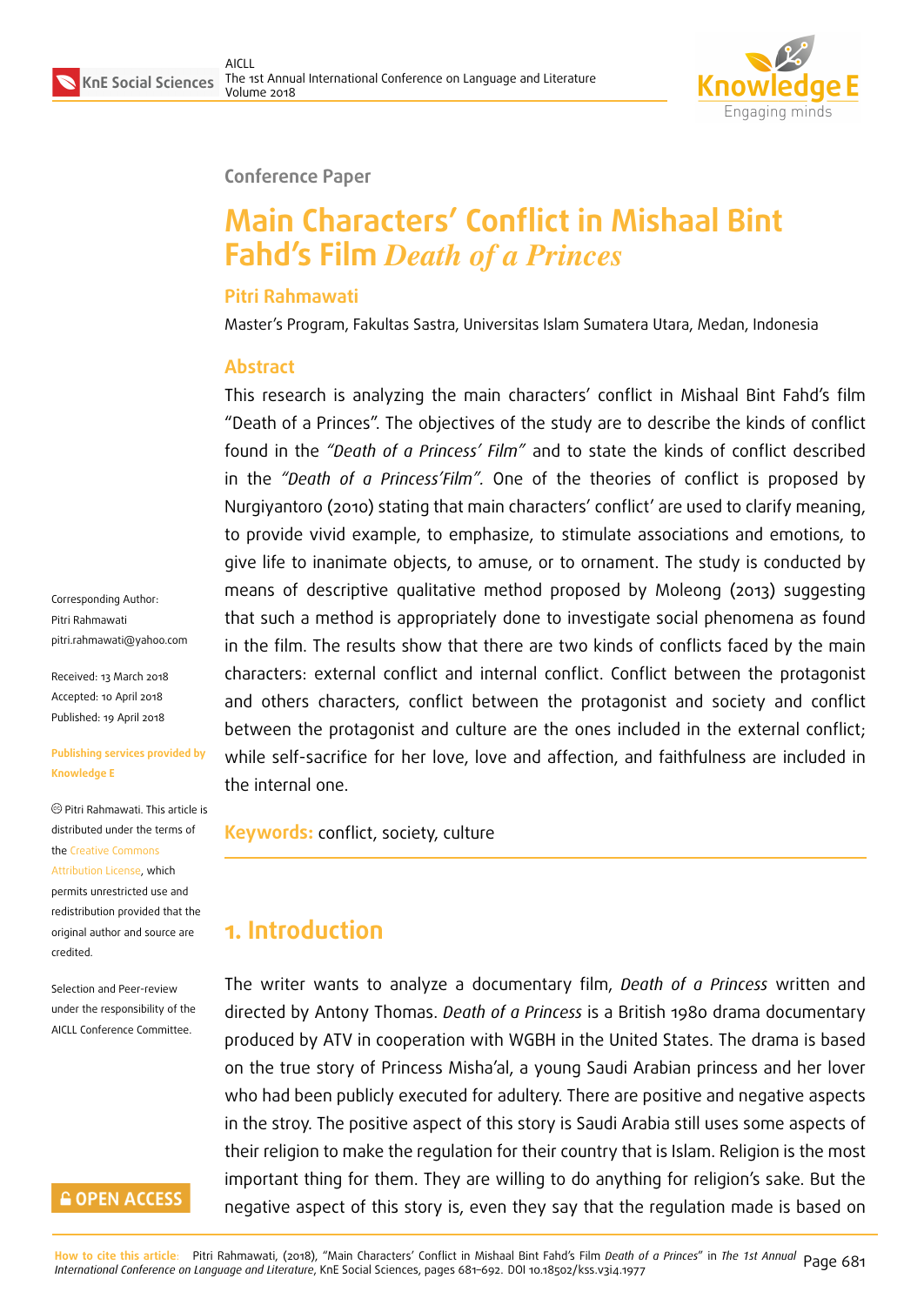

religion but some other regulations are made based on politics' sake. Some of them used religion just to make women under controlled of the men. In the theory they said women could do anything but the reality was different.

The story does not just tell about love and conflict but it also tells about Saudi Arabia's cultures, regulation, and women's role in that country. From these aspects, it can be found some good and bad moral values in that story that the writer can describe in life portrayed and also the gender differences in Saudi Arabia. In this story the writerr found that their regulation is still bad and it will influence to the character of the men of Saudi Arabia especially the way the men treats the women. They will underestimate women and still follow the culture that women just stay at home and raise the children. From this story, it is seen that the way of thinking of Arabian is still conservative. They are not fair with women.

# **2. Literature Review**

### **2.1. Conflict**

Conflict in the story especially in the film is very important because without conflict the film does not live and the way of the story in the film is felt static. Moskowitz (1969: 50) states that people in this life must interact with each other as the consequences of being the civilized and multi motivated organism. In line with the interaction between people, then, Kenney (1966: 334) describes that people usually faces a conflict. It is a situation when two or more incompatible needs, goals, or courses of action compete, causing the organism to feel pulled in different directions with an attending sense of discomfort.

Furthermore, Kenney (1966: 32) adds that related to Personal Awareness, a person with a conflict is not directly blocked from the chosen goal, but must choose among alternative goals. Moreover, Kenney (1966:71) explains that some outside factors, as people, childhood, the situation out of the organism, that are causing the conflict are stated by Freud (as cited by Ruch: 1967:21) that man's emotional problems are products of an inevitable internal conflict between his instincts and the censoring action of the ego and superego.

### **2.2. Outer conflict**

Outer conflict indicates conflicts affecting two or more parties in the physical world (Nurgiyantoro, 1990: 122). Outer conflict is the conflict between two persons or group,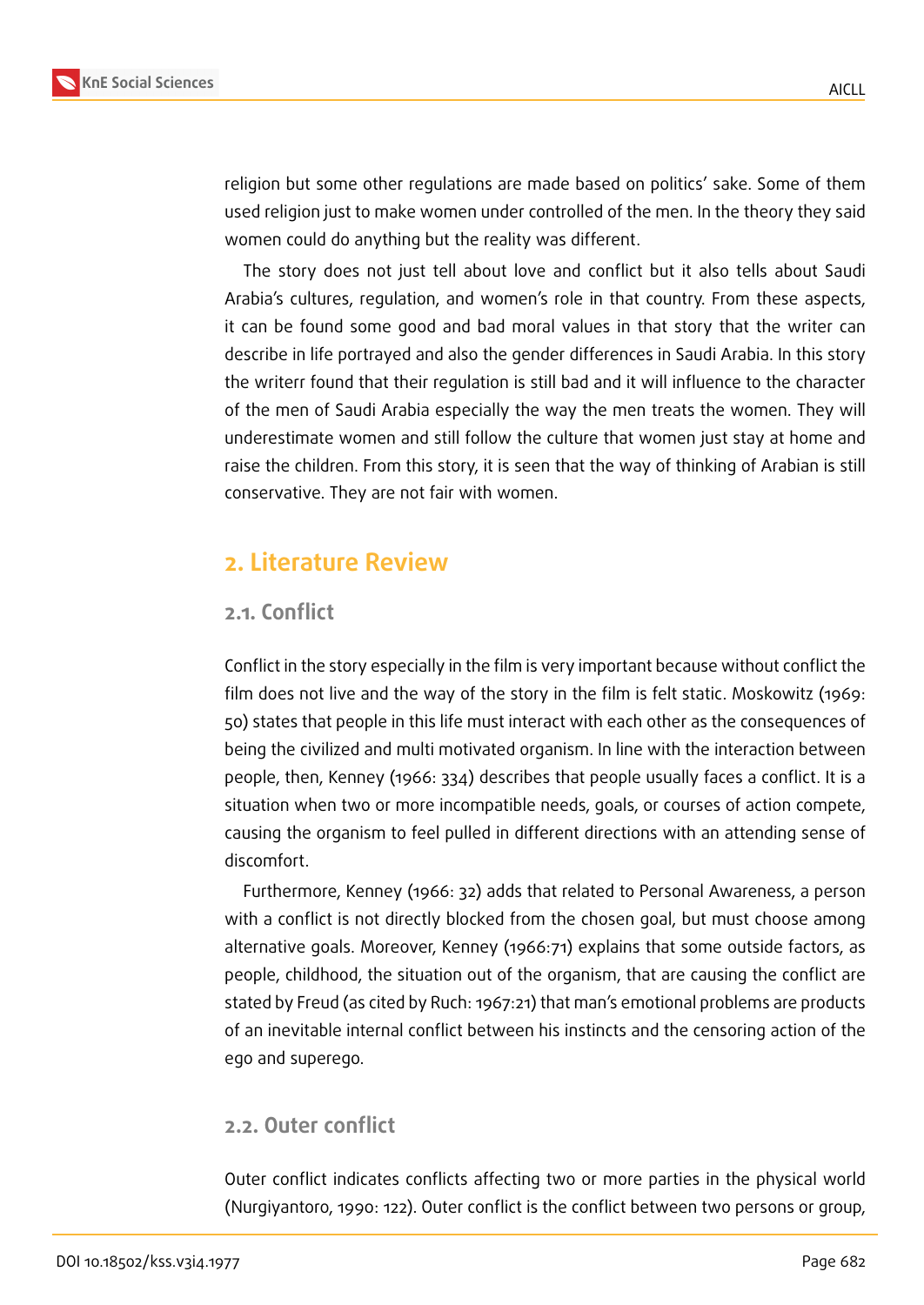

in one of which the hero is the kind person. Outer conflict may also place between a person and force beyond that person. The outer conflict is always won by the end the opposite group is always the loser.

The outer conflict is mostly found in the Greek and modern tragedy. In Greek tragedies, the heroes like unequal battles with the faith and destiny that drives them relentlessly on to their fate. Outer conflicts are those obstacles that prevent a character from achieving an outer goal. In modern tragedy, the heroes fight for the hopelessness, the battles with the society like its age old customs, convention and rules.

According to Nurgiyantoro (1990: 121) outer conflict can be divided into:

### **2.2.1. The conflict between character and others characters**

This type is the most obvious form of conflict. It is when a character in a book struggles with another character in the book. This can be in the form of arguments, conflicting desires, opposing goals, physical confrontation or emotional dilemmas.

#### **2.2.2. The conflict between character and society**

When the character is repressed by society and not by a specific character, the conflict takes place between that character and society. One example of conflict between society and the main character is *Frankenstein*, in which the monster has no respite from the judgment and horror expressed by all of society, leaving him loveless and despondent. Sometimes conflict between character and society is reflected through literary metaphor, as in *Animal Farm*. The main conflict in this story is between the exploited classes and the segment of society that exploits the main characters.

### **2.2.3. The conflict between character and nature**

Sometimes all the characters in the book are good guys and the conflict in the book is between all the people and forces of nature that are out of the character's control. For example, in the stand and andromeda strain, people are pitted against viruses that rage out of control, wiping out large portion of the population.

Character struggling internally with him/herself.

This type of conflict usually called as internal conflict or inner conflict. When a character struggles with moral dilemmas, emotional challenges or desire he or she deems unsavory, the conflict is with the character's own soul or conscience. In crime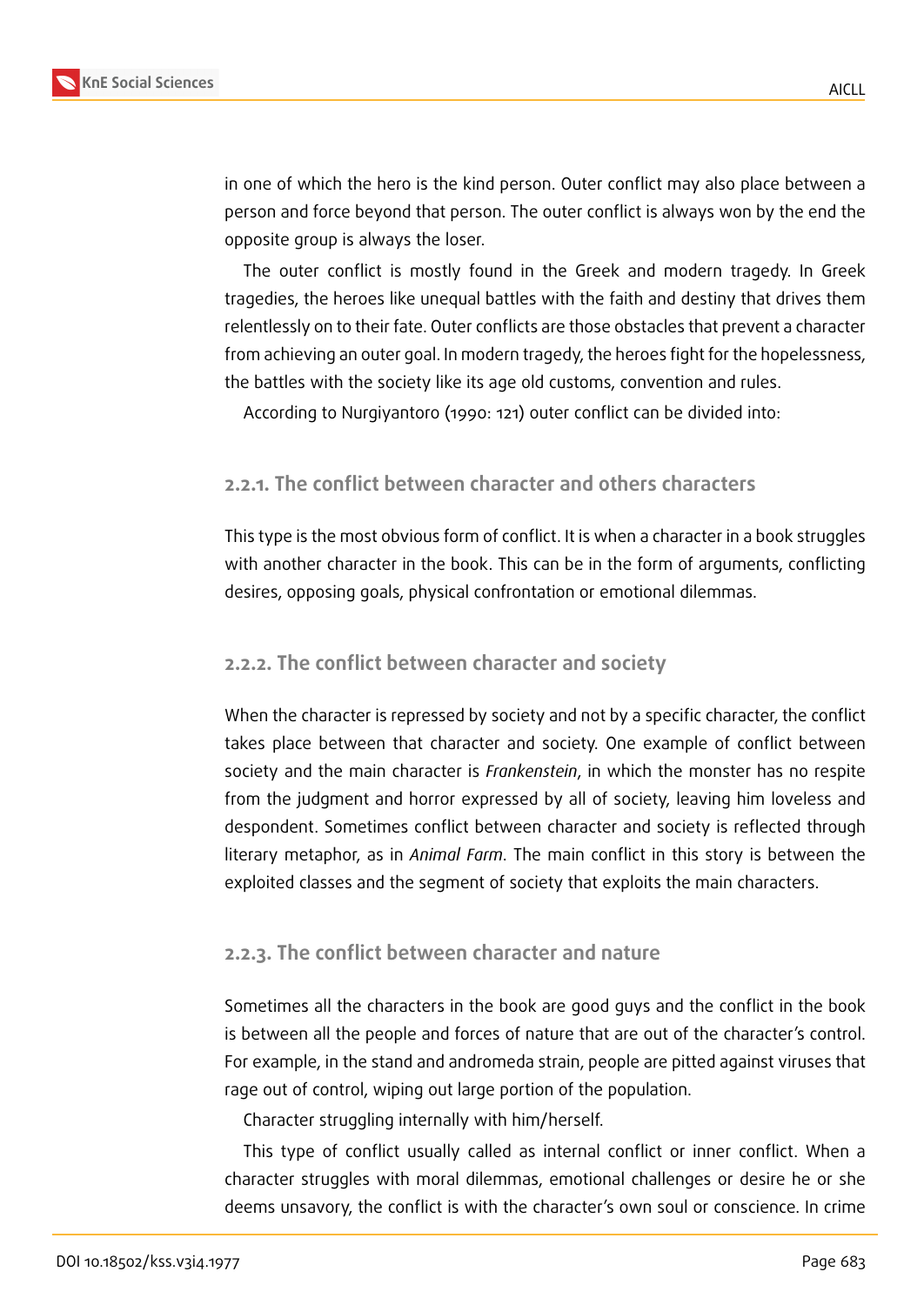

and punishment, the main character struggles with his inability to forgive himself. Just because conflict is internal does not make the conflict any less compelling or exciting.

As stated above, the researcher recognizes that external conflict may be classified into three groups, they are: conflict between man versus man, conflict between a man versus his environment or social force (community, school, church, workable, society, etc.) and conflict between man and God. However, the conflict between characters and other characters appear with their own images and attitudes which may lead them into a conflict. Many popular fictions are based on this conflict.

The conflict between character and society is in which a character's, or group of main character's: main source of conflict is social traditions or concepts. It is a struggle between man and social value in his society. In this kind of conflict, the character can come into conflict with the moral principles of society such as traditions, customs, laws, moral codes and accepted beliefs. A struggle against society occurs when a character is at odds with a particular social force or condition produced by society, such as poverty, political revolution, a social convention or set of values.

The conflict between character and nature place is a character against forces of nature and also means a character has from himself separated from nature. It is also strong about struggling for survival in remote locales. In this case the character faces a problem with some force of nature such as cold, storm, radiation. The world seems to be outside, and people seem to be strangers in this world. The world is not going to be reconciled, if they are not going to obey it laws. Because of a conflict of our individuality with the universal nature, people suffer various pains hunger and thirst, heat and cold and death. The conflict between character struggling internally with him/herself. In this case, the character faces a problem with a force such as worry, angry, or confused.

#### **2.3. Internal conflict**

According to Nurgiyantoro (1990: 122), internal conflict is a struggle between competing elements within the character, aspect of his/her personality may struggle for dominance. These aspects may be emotional, intellectual and moral. For example: an " emotional" conflict would occur if the protagonist chooses an unworthy lover over someone who is devoted. An " intellectual" conflict could entail accepting or rejecting one's religion. A "moral" conflict might pose a choice between honoring family or country. Such conflict typically leaves the character indecisive and agitated. When such conflicts are resolved, the resolution may be successful or unsuccessful.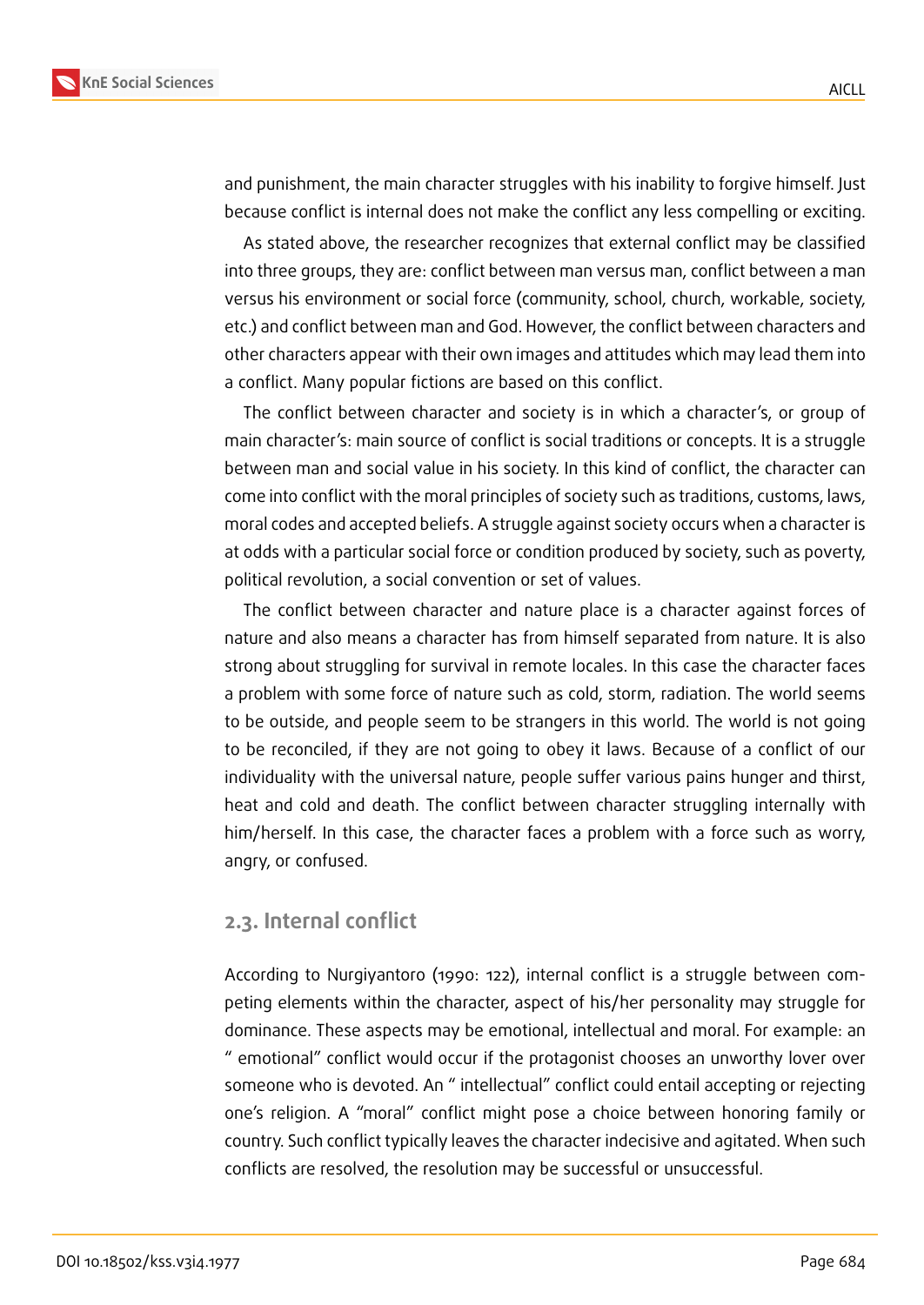

# **3. Research Method**

Research design is a way how the writer conducts his reseach. Research itself as any form of systematic and arranged investigation to organize facts or gather data, and is often related to a problem that has to be solved. Moleong (1999: 64) states a research design is the arrangement of conditions for collection and analysis of data in a manner that aims to combine relevance to the research purpose. This research utilizes a qualitative approach to analyze the data. This research also takes content analysis (Denzin and Lincoln, 1994: 213); to determine the presence of certain words or concepts within a text or sets of text to discuss certain data. It is used to quantify and describe Main Characters' conflict.

### **4. Discussion**

### **4.1. External conflict**

#### **4.1.1. Conflict between the Protagonist and others Characters**

This is the most common story conflict. Conflict may arise in every kind of relationship, from friction between a character and their overbearing parent to conflicts between protagonist character and the others.

Death of a Princess told the story of a young Saudi princess who was publicly executed for committing adultery. She forgot who she was— a royal princess, a married woman. (Thomas, 1988: 1)

From the above quotation, it is clear that there is contradiction between Mishal (as a granddaughter of Muhammad bin Abdulaziz, who was an older brother of King Khalid) with the parents. Mishal has boy firiend (Mulhallal) as a nephew of Ali Hassan al-Shaer, the Saudi ambassador. She is executed because she has loved a man out of the family and on the other side her parents have prepared her partner who has the same level with their family, a royal prince. This shows that the protagonist has got conflict with her own family, as she chooses a man of her own choice. Surely a conflict arises as she is stated to be a bad kid, standing against her own family especially her parent and such an act is a disgraceful thing among the royal families.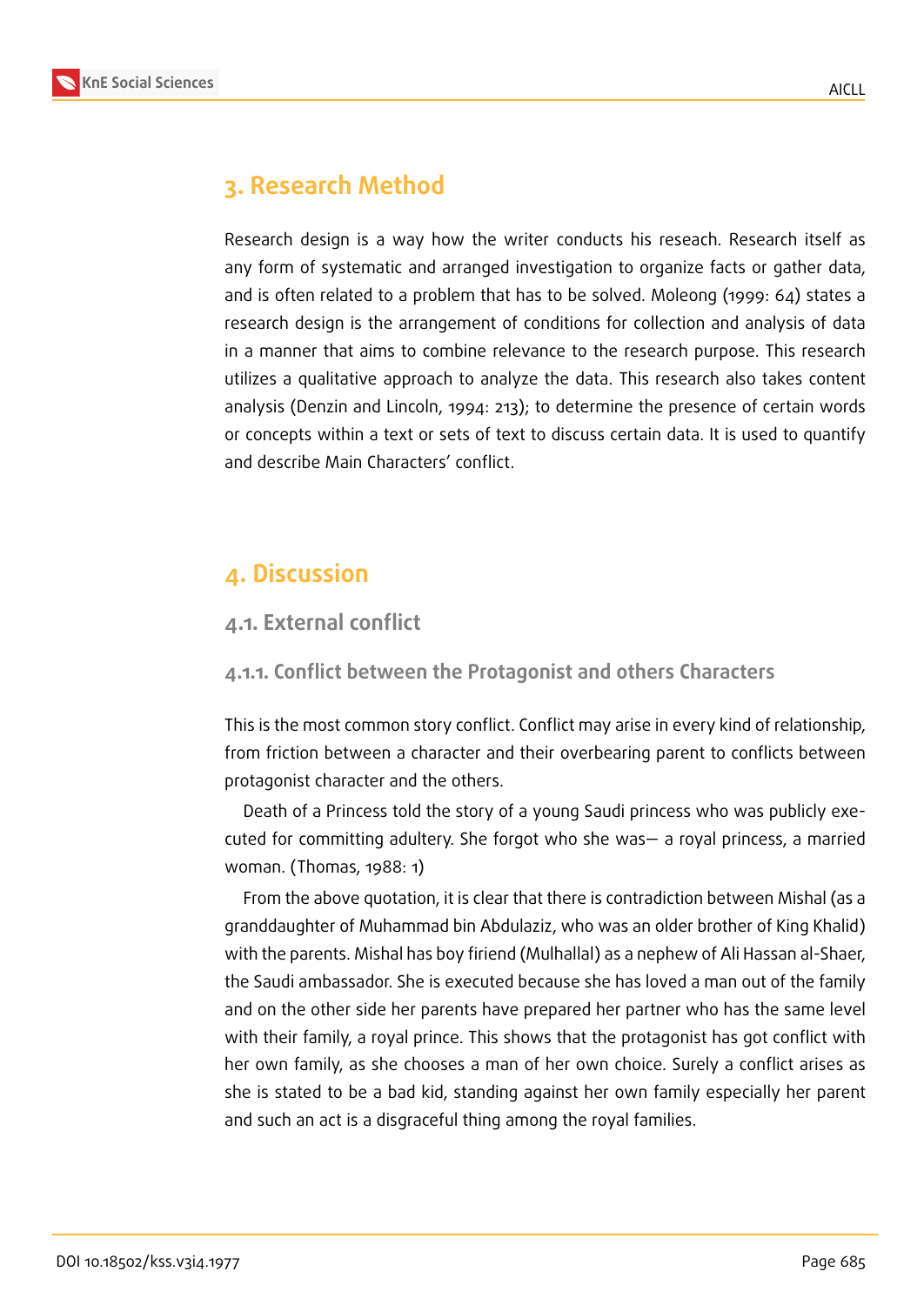

### **4.1.2. Conflict between the protagonist and society**

The values and customs by which everyone else lives are being challenged. The character may come to an untimely end as a result of his or her own convictions. The character may, on the other hand, bring others around to a sympathetic point of view, or it may be decided that society is right after all.

Here, in this film the kingdom of Saudi Arabia faces problems indirectly with the society because one of kingdom family has done adultery (Mishal with Mulhallal). It makes her family becomes shameful and it must be given responsibility for the kingdom of Saudi Arabia.

He thought she had besmirched his honor publicly. He had to prove to everyone that he was still [Arabic], the fearless one, that he had the balls to take away the life of his favorite granddaughter in order to save the image of his honor publicly. (Thomas, 1988: 17)

The above quotation shows that her grandfather makes a shame by the action of Mishal, but the law must be done although she is a royal family in Saudi Arabia. He wants to prove and show to public whoever does the adultery in his country, will get the heavy punishment. He wants the law of Islam to be realized for every mistake done by the society.

Saudi Arabia is one of the religious countries in this world. It means that every mistake done by the society, should be rewarded by punishment according to the law of Islam.

#### **4.1.3. Conflict between the protagonist and culture**

This external conflict exists when characters struggles against the behavioral of their culture and government.

The researcher finds conflicts between protagonist and culture in Saudi Arabia, although according to the researcher their culture is not fair for the women. Saudi Arabia is a deeply religious country, conservative,, and family oriented. Many attitudes and traditions are centuries-old, derived from Arab civilization. There are many limitations on behaviour and dress strictly enforced both legally and socially, often more so than in other Muslim countries.

Alcoholic beverages are prohibited, for example, and there is no theatre or public exhibition of films. Saudi Arabia is the "only modern Muslim state to have been created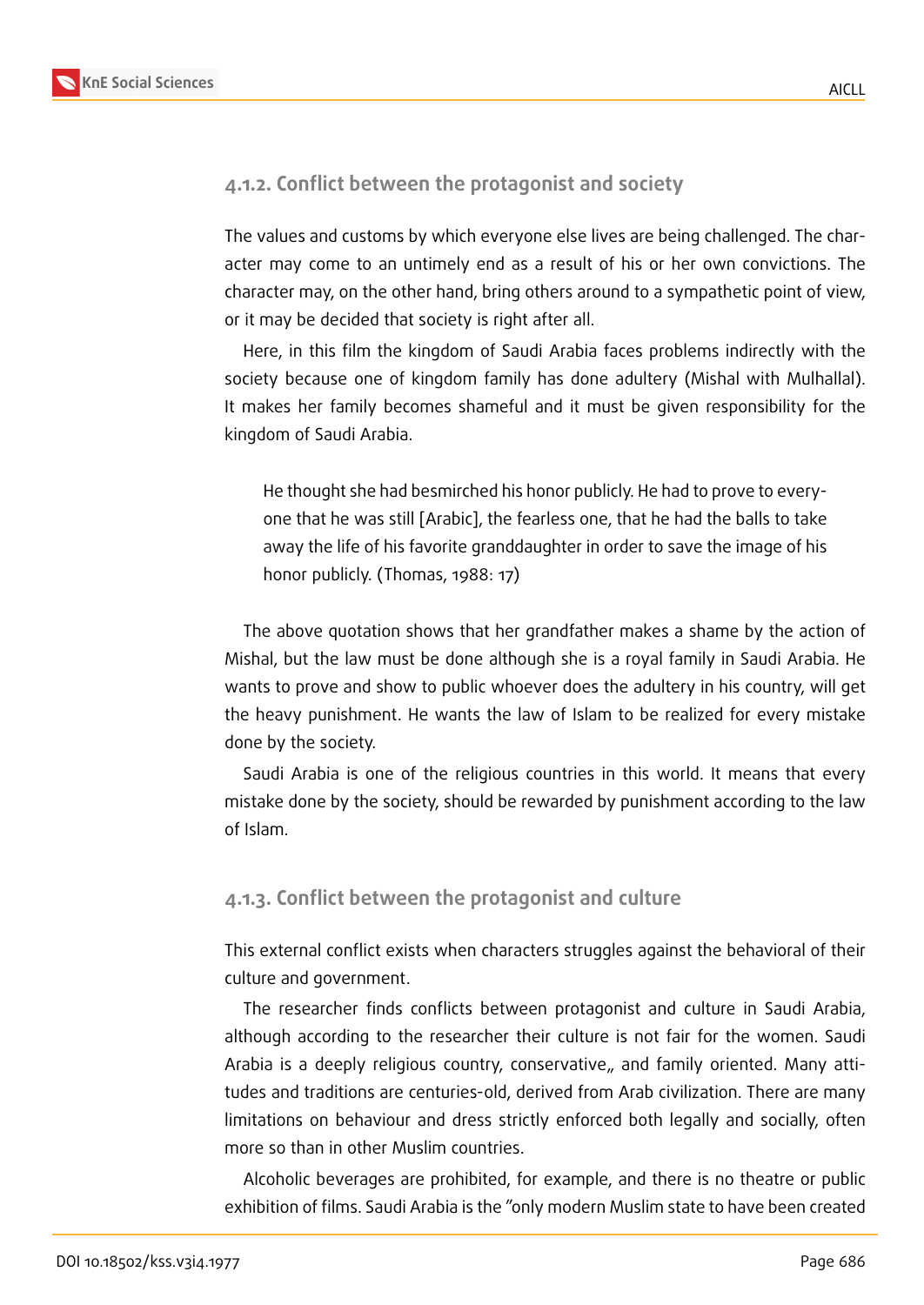

by jihad, the only one to claim the Quran as its constitution", and the only Arab-Muslim country to have escaped European imperialism.

There are some regulations and cultures that have been defined in this film; the differences of men and women and how they treat women in their country and the role of women in that country.

"I can feel why she did this. As a Palestinian, when I was deprived of all these things, of my homeland, of everything that belonged to me, I had the feeling of revolt. I wanted to expressed it. In the first place, I thought somebody would listen to me, but there was no way. I tried over the years to make sometimes that I was going to explode. So and I am sure she came to that point herself. She had no other expression, except to die." (Thomas, 1988: 15)

From quotation above, the researcher concludes that Saudi Arabia is still not fair with women. They still make limitations for women. Arabian women cannot express their true feelings and thoughts. It is not a good attitude. Every person has the right to express their thought, regardless of men or women. Human being has the same right in this world. Arabia is really conservative country. They say it is their cultures and regulations; it is how their religion teaches them. Women are always under men's command. But from my perception even men's level are on the women, women have right to live as they want.

"What do you know about the husband?

The type who'd like his wife to stay at home and raise many, many children. That wasn't her kind of life, so she refused to live as his wife." (Thomas, 1988: 16)

The quotation above tells about the princess Misha'al's husband. From the quotation, the researcher concludes that Saudi Arabia is still a conservative country. They still believe that women have to stay at home and raise the children. No work, no travelling, and just stay at home. But it is so different from the princess opinion. She is wild and loves freedom. It is hard for her to live like her husband's demand.

From the researcher's point of view, it is a bad culture and will be affected to morality. Women have to do whatever they want. They have to go out, meet people and talk with them, find some news, be creative, and etc. But being caged up like that, is just the way to limit their move and space.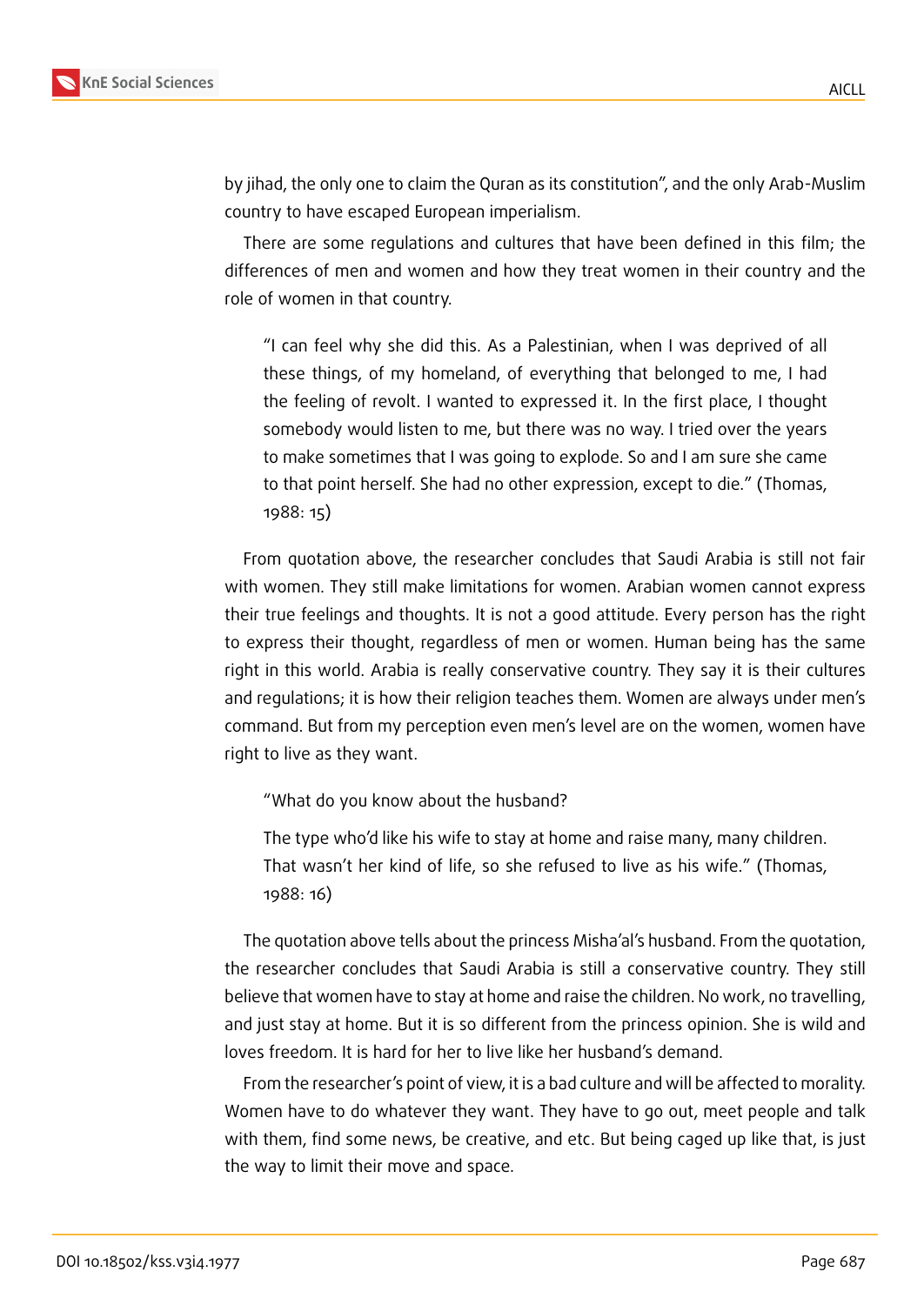

### **4.2. Internal conflict**

### **4.2.1. Self-sacrifice for her love**

Self-sacrifice is also called self-denial and self-abnegation. Referring to altruistic abstinence, self-sacrifice is the willingness to forgo personal pleasures or undergo personal trials in the pursuit of the increased good of another. According to Atkinson, (1985:68), self-sacrifice is the act of giving something that you want to have or keep in order to help someone else. Other meanings of self-sacrifice is sacrificing one's interests, desires, etc as for duty or the good of another. Various religions and cultures take differing views of self-sacrifice, some considering it a positive trait and others considering it a negative one.

In *Death of a Princess*, there is a princess who has done self-sacrifice. This film tells about a true love of Arabian Princess, Princess Misha'al. She and her lover have been publicly executed for adultery. She does self-sacrifice for the greatest thing of her life, it is love. She is fiery-tempered, a bit wild, brave with a free soul and cheerfulness.

"Now, the only other way that the accused can be condemned is out of her own mouth, by saying three times in front of a court of law, "I have committed adultery." Three times.

Well, that girl stood before the court. She was asked and she said, "I have committed adultery." Well, immediately the king stopped the proceedings. He loved her. He summoned her to his private rooms. "Do you realize that if you admit your guilt for a second and a third time, I can't save you, your grandfather can't save you. Go back. You only have to say one thing, that you will never see this boy again. Please."

Well, she went back to that court and she said, "I have committed adultery. I have committed adultery." Three times. In five seconds, she had condemned herself and the boy." (Thomas, 1988: 5)

By the quotation above, it can be seen how much she loves that boy. She is willing to sacrifice her life by saying "I have committed adultery" three times. As it knows, if she denies all the accusations she will be saved. But her love is deeper rather than her willingness to live. She chooses to die with her feeling rather than live but denies the truth that she really loves that boy.

She does not want to live without that boy and she cannot imagine how that boy's life will be if she saves her life. That is why she does this sacrifice because she knows even she denies it, her life will be numb. She knows they will control her and limit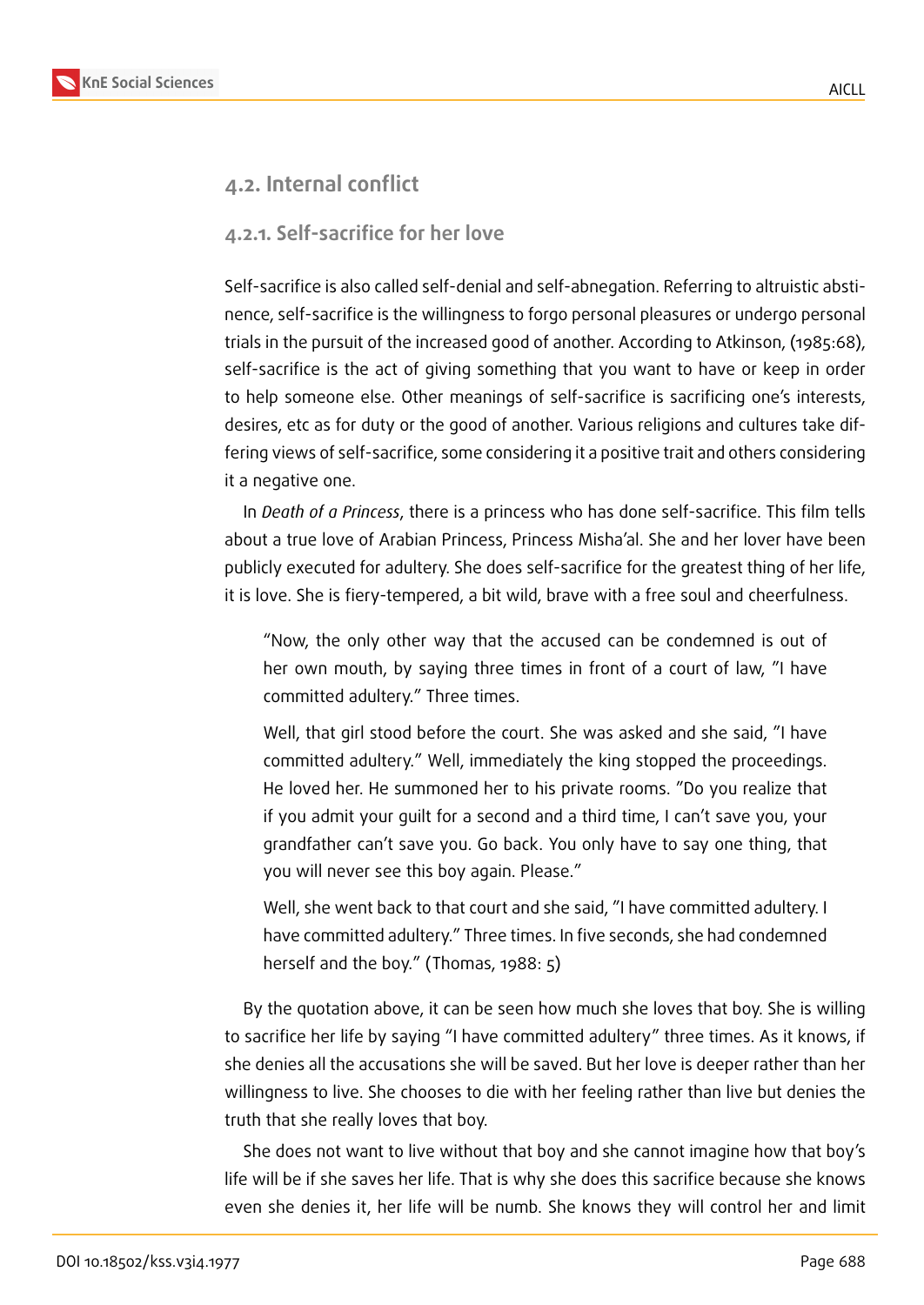

her freedom and it is not life if she cannot do anything that make her happy. This is a very brave action. She does not care what would happen next and she just follows her feeling.

The character of Princess Misha'al teaches us about a good moral. She shows us that true love still exists in this whole wide world. It does not have to follow all the regulations if they think they are right. Loving someone is not a mistake. Everyone has chance to express their feeling. By analyzing Princess Misha'al character, the researcher also knows that she is really brave. She is willing to sacrifice her life just because of a boy. She bravely opposes all the Arab Saudi's regulations. This self-sacrifice is done for the certain purpose. No matter what will happen next, if it is right, a person does not ever doubt to oppose it even it needs to sacrifice life.

#### **4.2.2. Love and affection**

Love is described as an abstract thing found in every man and woman's life (Atkinson, 1985:90). It cannot be separated from human life. Love has been old already and even historians do not know how long it will live. In other words, those who have great feelings of love actively perform everything they can in order to realize love. If you love someone, you must have a very strong feeling of affection towards them and feel romantically attracted to them and they are very important to you. You must feel their happiness is very important to you and usually show this feeling in the way you have towards them.

When two people get to know each other well, they begin to understand one another better than ever before. They may love deeply for one another and each one cherishes and protects the other. The experience of these feelings is indication of love. So from the explanation above the researcher finds that this love and affection is found in Princess Misha'al's character. In this film, she shows how much she is in love with her lover even she is a married woman. She knows that it is not right to love another man but she still does it because she cannot control her feelings toward that boy.

"Well, she saw him here on television. He was playing a guitar, and that was fantastic to her. It just took her. So she sent to him a note through her chauffer, telling him that an important letter was waiting for him in a boutique. It's an old trick, but he wasn't a prince or someone accustomed to these sort of games, just an ordinary boy, a student at the university. And there she was, a royal princess." (Thomas, 1988: 28)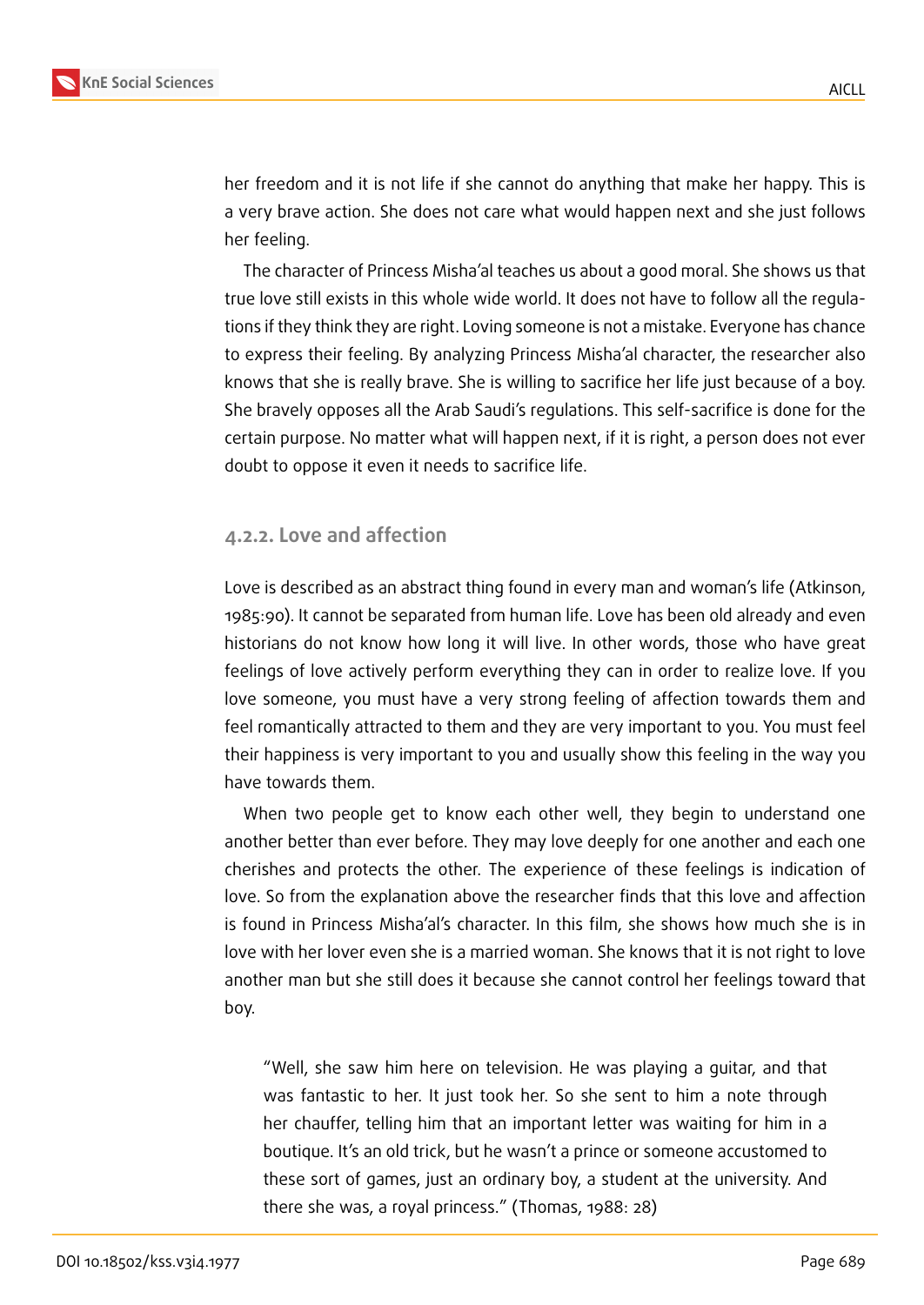

From the quotation above the researcher concludes that this is love for the first sight. She is brave to approach that boy first by sending him the note through her chauffer. She shows how much love and affection she has for that boy even she knows that there are always consequences of what she does. It shows how big her love and affection for that boy.

She does not care the status of that boy and just gives all her life and feelings towards the boy she has just met. No matter what will happen in future, she will face it together with that boy. As we know it is difficult to find someone like her in this world. Almost just one percent of that kind of person who wants to sacrifice life just because of love. But from the the religion's side it is not a good moral. Actually, it is bad behavior.

#### **4.2.3. Faithfulness**

Faithfulness is the concept of unfailingly remaining loyal to someone or something and putting that loyalty into consistent practice, regardless of extenuating circumstances. It could also mean keeping to one's promises no matter what the prevailing circumstances are. Literally, it is the state of being full of faith in the somewhat archaic sense of steady devotion to a person, thing or concept.

From this explanation above about faithfulness, the researcher decides that Elsa Gruber has this personality in hers. Elsa Gruber is employed as a nanny by the princess's grandfather for 18 months. She comes from London and works in Arabia. There she meets the princess, the cheerful and a bit wild princess. They become intimate and share about anything often. They are just like sisters. One day, Christopher comes to Elsa's apartment to find the facts. She has warned him not to be curious about this story because it is too dangerous.

"You tell your story and I'll tell mine. Then we'll see who's the prize idiot. I've already told you too much. You just tell your people to get off their backsides and work on that contract.

I had a rotten damned family. That was the first family I ever had. I was treated like a queen down there-looked after, provided for, taken round the world. What more do you want? I adore the way I've been treated, and that's what I'm going to write about in my book. My book is not going to be about the princess. She's just there to get attention." (Thomas, 1988: 12)

The quotation shows how faithful Elsa is. No matter what happen she would not talk anything that will give a shame on princess's family. They just like a family to Elsa. She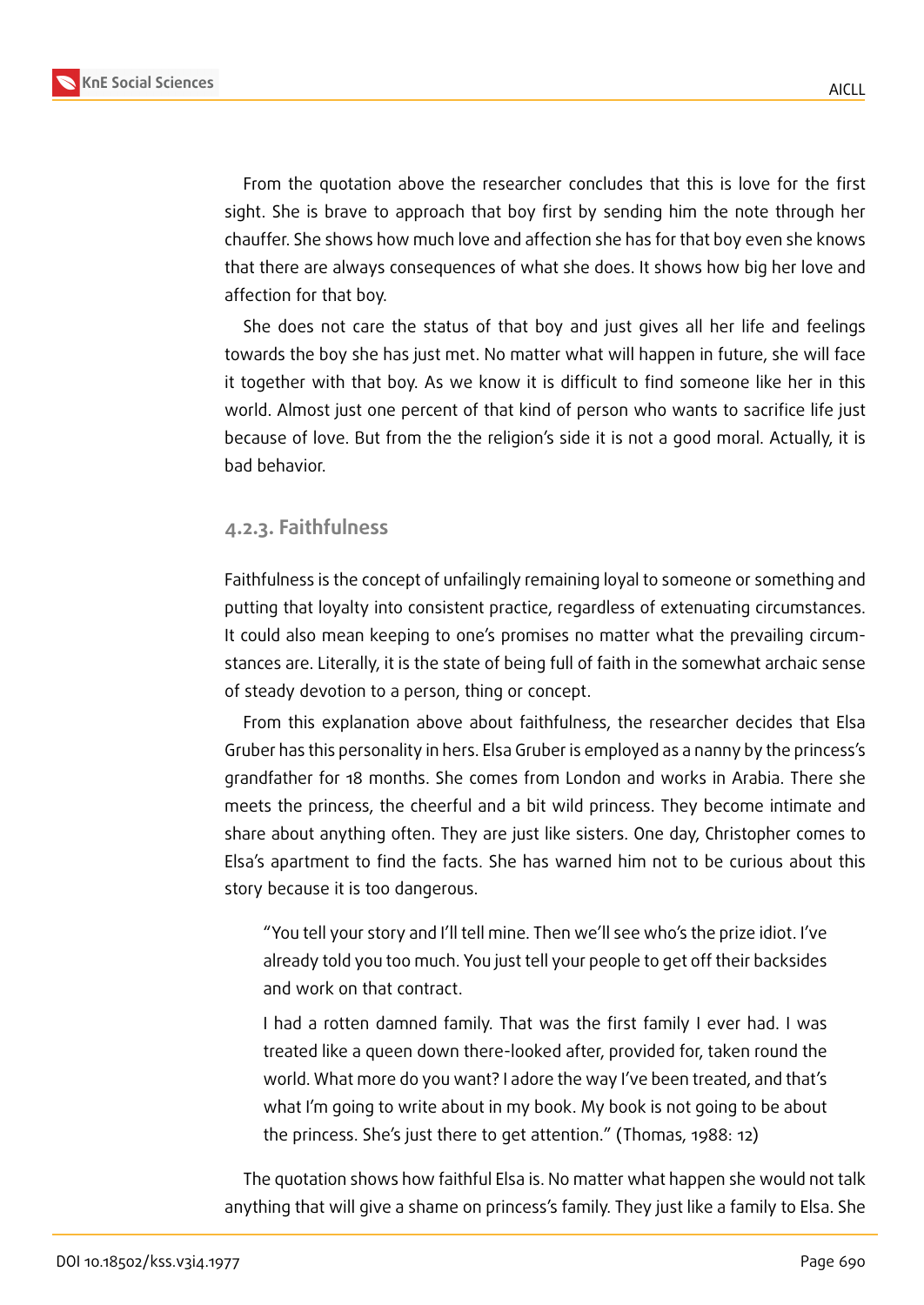

appreciates how they treat her when she is in Arabia. It is a good moral. She teaches us how to return the favor; no matter who they are, no matter what the social statues, no matter what education they have reached. If they ever help us we should not ever forget their kindness. We have to return the favor from the deep of our heart. And if we think we can help them more than what they have done for us, we have to do it. We should not doubt to do good.

# **5. Conclusions**

After analyzing the conflict faced by Mishal the protagonist in the *"Death of a Princess"* film, it can be concluded that this film does not just show us about the conflict but also the cultures and regulations in Saudi Arabia. This film is really interesting. It tells about women's role and privilege in that country. Besides, it also tells about the power of love of Princess Misha'al who is brave to sacrifice her life for the one who she loves. This documentary film tells about public execution done for a certain interest.

The conflicts found in this film, are the external conflicts: conflicts between the protagonist with other characters, with the society and with the culture, whereas the the internal conflicts are self sacrifice, love and affection and faithfulness. Most of the characters give a positive effect for our life, that is how to be a positive human being in this whole wide world. It shows us that to be positive is our choice. If the one wants to be a good person he will good.

Then it is also exposed from the film, in matters of morality, that every human being has the same right in this world. Culture and regulation are not made to endanger people; instead through culture and regulation, the welfare of the people should be uplifted.

### **References**

- [1] Atkinson, Rita L. (1985). *Psychology*. New York: Harcourt Barce Jovanovich.
- [2] Denzin and Lincoln. (1994). *Research Methods*. New Delhi: Icon Publications PVT. LTD.
- [3] Kenney, Worldsword. (1966). *Character in the Fiction Story of the Prose.* New Jersey: Rouledge.
- [4] Moleong, Lexy. J. (1999). *Metodologi Penelitian Kualitatif*. Bandung: PT. Remaja Rosdakarya.
- [5] Moskowitz, Merle J. (1969). *General Psychology*. Boston: Houghton Mifflin Company.
- [6] Nurgiyantoro, Burhan. (1990). *Teori Pengkajian Fiksi*. Bandung: Penerbit Angkasa.